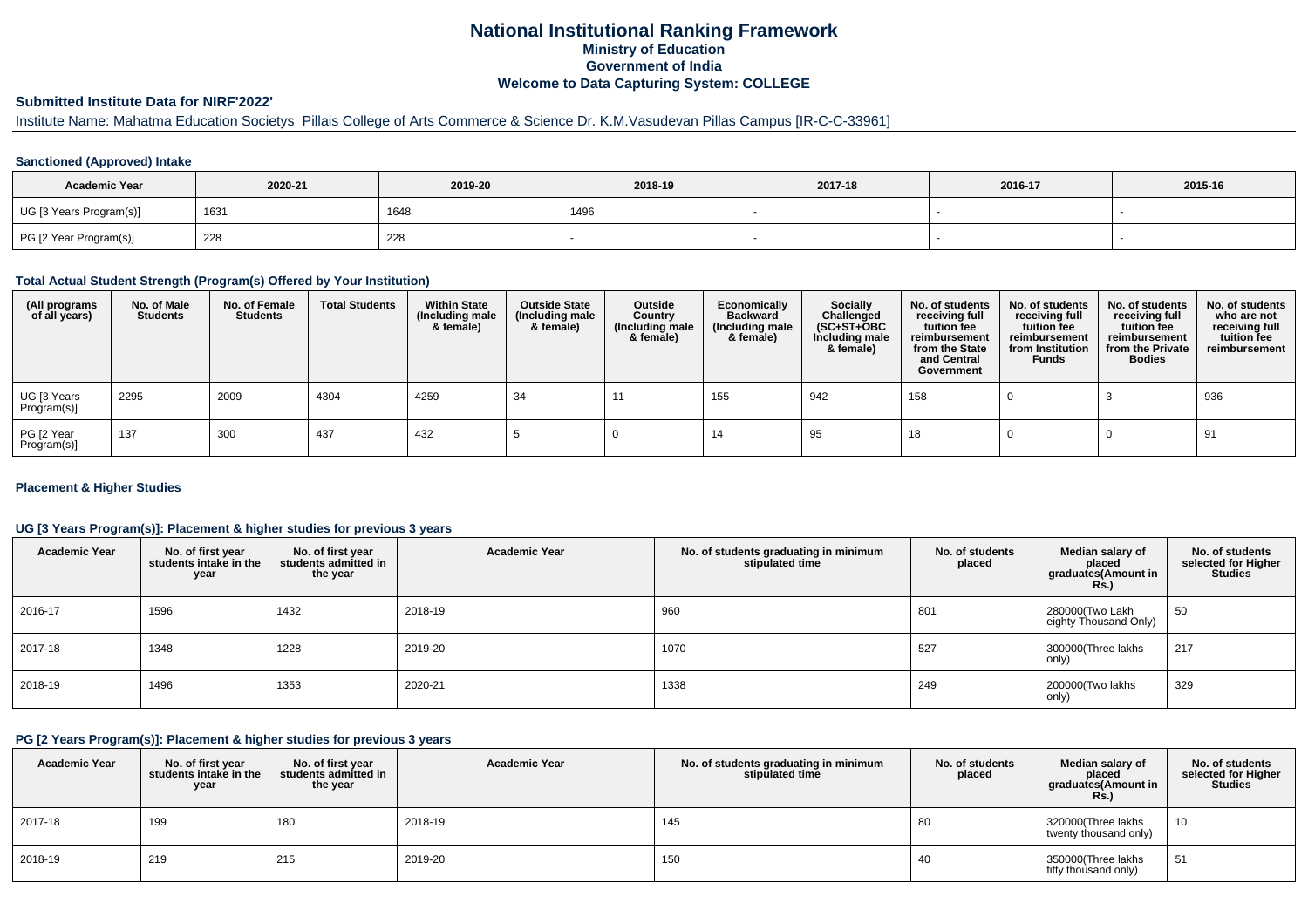| 2019-20 | 228 | 228 | 2020-21 | 211<br>$\sim$ 1 |  | ∍ laki<br>.id only).<br><b>SIXT</b> | 10 |
|---------|-----|-----|---------|-----------------|--|-------------------------------------|----|
|---------|-----|-----|---------|-----------------|--|-------------------------------------|----|

### **Financial Resources: Utilised Amount for the Capital expenditure for previous 3 years**

| <b>Academic Year</b>                                                                            | 2020-21                                                                      | 2019-20                                                                                              | 2018-19                                                                       |  |  |
|-------------------------------------------------------------------------------------------------|------------------------------------------------------------------------------|------------------------------------------------------------------------------------------------------|-------------------------------------------------------------------------------|--|--|
|                                                                                                 | <b>Utilised Amount</b>                                                       | <b>Utilised Amount</b>                                                                               | <b>Utilised Amount</b>                                                        |  |  |
|                                                                                                 |                                                                              | Annual Capital Expenditure on Academic Activities and Resources (excluding expenditure on buildings) |                                                                               |  |  |
| Library                                                                                         | 125347 (one lakh twenty five thousand three hundred and forty<br>seven only) | 517824 (Five lakhs seventeen thousand eight hundred twenty<br>four)                                  | 845798 (Eight Lakhs Forty five thousand seven hundred ninety<br>eight)        |  |  |
| New Equipment for Laboratories                                                                  | 21477 (twenty one thousand four hundred seventy seven only)                  | 47726 (forty seven thousand seven hundred and twenty six)                                            | 1865776 (Eighteen lakhs sixty five thousand seven hundred<br>and seventy six) |  |  |
| Other expenditure on creation of Capital Assets (excluding<br>expenditure on Land and Building) | 16600 (Sixteen thousand six hundred only)                                    | 36888 (Thirty six thousand Eight hundred eighty eight)                                               | 271660 (Two lakhs seventy one thousand six hundred and<br>sixty)              |  |  |

### **Financial Resources: Utilised Amount for the Operational expenditure for previous 3 years**

| Academic Year                                                                                                                                                                                   | 2020-21                                                                                     | 2019-20                                                                               | 2018-19                                                                                   |  |  |  |  |  |  |
|-------------------------------------------------------------------------------------------------------------------------------------------------------------------------------------------------|---------------------------------------------------------------------------------------------|---------------------------------------------------------------------------------------|-------------------------------------------------------------------------------------------|--|--|--|--|--|--|
|                                                                                                                                                                                                 | <b>Utilised Amount</b>                                                                      |                                                                                       | <b>Utilised Amount</b>                                                                    |  |  |  |  |  |  |
| <b>Annual Operational Expenditure</b>                                                                                                                                                           |                                                                                             |                                                                                       |                                                                                           |  |  |  |  |  |  |
| Salaries (Teaching and Non Teaching staff)                                                                                                                                                      | 53360427 (five crore thirty three lakhs sixty thousand four<br>hundred and twenty seven)    | 54660089 (Five crores forty six lakhs sixty thousand and<br>eighty nine)              | 52596800 (Five crores twenty five lakhs ninety six thousand<br>eight hundred)             |  |  |  |  |  |  |
| Maintenance of Academic Infrastructure or consumables and<br>other running expenditures (excluding maintenance of hostels<br>and allied services, rent of the building, depreciation cost, etc) | 17958844 (One Crore seventy nine lakh fifty eight thousand<br>eight hundred and forty four) | 34986241 (Three crores forty nine lakhs eighty six thousand<br>two hundred forty one) | 35744939 (Three crores fifty seven lakhs forty four thousand<br>nine hundred thirty nine) |  |  |  |  |  |  |
| Seminars/Conferences/Workshops                                                                                                                                                                  | 213620 (Two lakh thirteen thousand six twenty)                                              | 428574 (Four lakh twenty eight thousand five hundred and<br>seventy four)             | 735884 (Seven lakhs thirty five thousand eight hundred and<br>eighty four)                |  |  |  |  |  |  |

### **PCS Facilities: Facilities of physically challenged students**

| 1. Do your institution buildings have Lifts/Ramps?                                                                                                         | Yes, more than 80% of the buildings |
|------------------------------------------------------------------------------------------------------------------------------------------------------------|-------------------------------------|
| 2. Do your institution have provision for walking aids, including wheelchairs and transportation from one building to another for<br>handicapped students? | Yes                                 |
| 3. Do your institution buildings have specially designed toilets for handicapped students?                                                                 | Yes, more than 80% of the buildings |

### **Faculty Details**

| Srno           | Name                  | Age | Designation                                         | Gender | Qualification | Experience (In<br>Months) | <b>Currently working</b><br>with institution? | <b>Joining Date</b> | <b>Leaving Date</b>      | <b>Association type</b> |
|----------------|-----------------------|-----|-----------------------------------------------------|--------|---------------|---------------------------|-----------------------------------------------|---------------------|--------------------------|-------------------------|
|                | Ms Ruchika Bassi      | 34  | <b>Assistant Professor</b>                          | Female | <b>SET</b>    | 126                       | Yes                                           | 01-11-2011          | $\sim$                   | Regular                 |
| $\overline{2}$ | Dr Gajanan Wader      | 48  | Dean / Principal /<br>Director / Vice<br>Chancellor | Male   | Ph.D          | 300                       | Yes                                           | 09-06-2003          | $- -$                    | Regular                 |
| 3              | Mrs Deepika<br>Sharma | 43  | <b>Assistant Professor</b>                          | Female | M. Phil       | 228                       | Yes                                           | 13-06-2002          | $\sim$                   | Regular                 |
| 4              | Dr Seema Somani       | 46  | Associate Professor                                 | Female | Ph.D          | 229                       | Yes                                           | 13-06-2002          | $- -$                    | Regular                 |
| 5              | Dr Aarti Sukheja      | 44  | Associate Professor                                 | Female | Ph.D          | 276                       | Yes                                           | 13-06-2002          | $\overline{\phantom{a}}$ | Regular                 |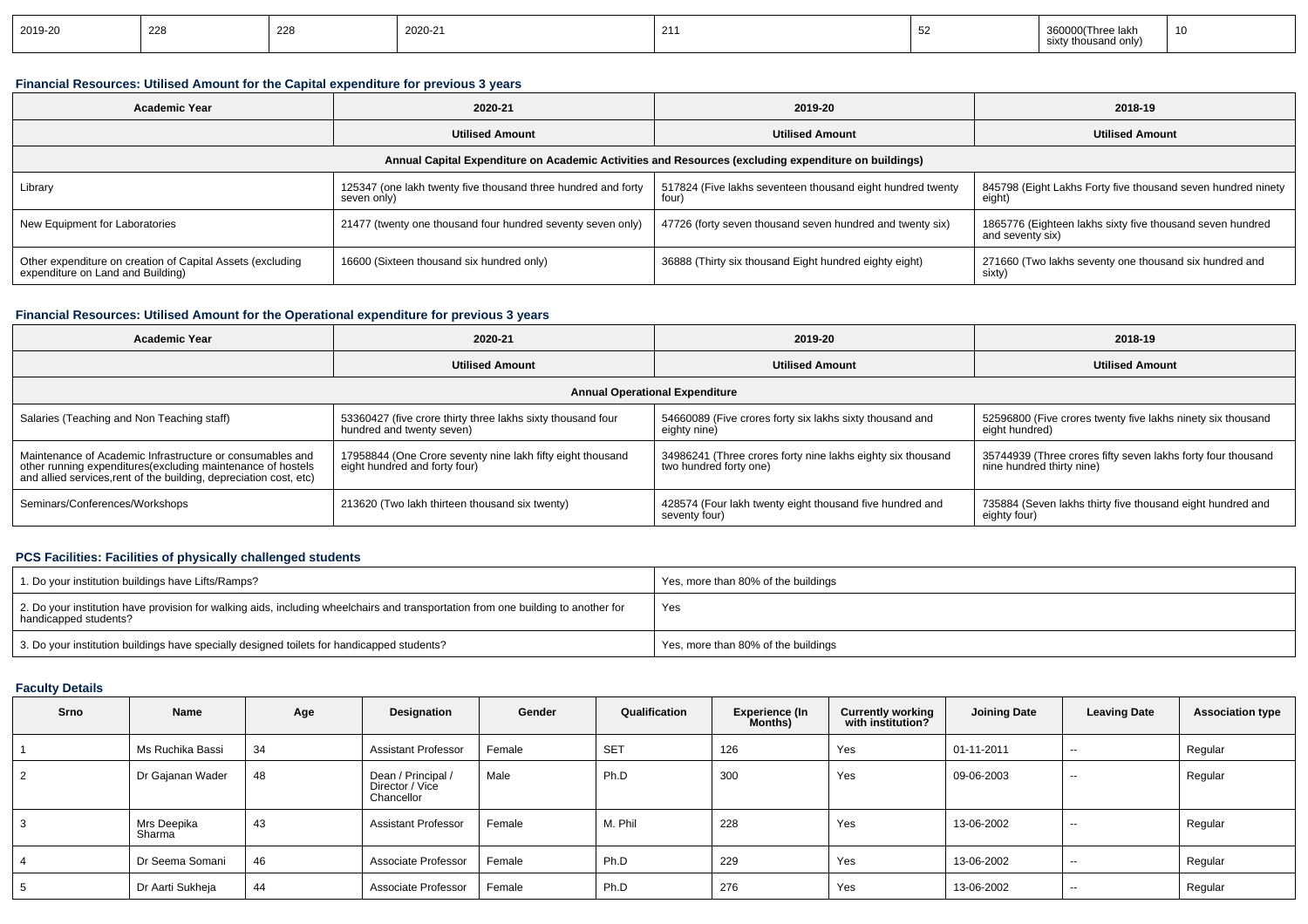| 6              | Dr Rinkoo Shantnu         | 48 | Associate Professor        | Female | Ph.D                                             | 241 | Yes | 13-06-2002 | $\overline{\phantom{a}}$ | Regular             |
|----------------|---------------------------|----|----------------------------|--------|--------------------------------------------------|-----|-----|------------|--------------------------|---------------------|
| $\overline{7}$ | Dr Monali Ray             | 48 | Associate Professor        | Female | Ph.D                                             | 229 | Yes | 01-07-2002 | $\overline{\phantom{a}}$ | Regular             |
| 8              | Dr Smitha Jayaram         | 46 | <b>Assistant Professor</b> | Female | Ph.D                                             | 264 | Yes | 12-08-2004 | $\overline{\phantom{a}}$ | Regular             |
| 9              | Dr Kiran Deshmukh         | 38 | <b>Assistant Professor</b> | Female | Ph.D                                             | 192 | Yes | 01-07-2007 | --                       | Regular             |
| 10             | Dr Prerna Sharma          | 40 | <b>Assistant Professor</b> | Female | Ph.D                                             | 180 | Yes | 14-07-2007 | $\overline{\phantom{a}}$ | Regular             |
| 11             | Mrs Nithya<br>Varghese    | 38 | <b>Assistant Professor</b> | Female | <b>NET</b>                                       | 168 | Yes | 11-06-2011 | Ξ.                       | Regular             |
| 12             | Dr C K Prashant           | 43 | <b>Assistant Professor</b> | Male   | Ph.D                                             | 54  | Yes | 02-01-2017 | Ξ.                       | Regular             |
| 13             | Dr Farhat Shaikh          | 39 | <b>Assistant Professor</b> | Female | Ph.D                                             | 180 | Yes | 01-06-2011 | $\overline{\phantom{a}}$ | Regular             |
| 14             | Dr Abida Khan             | 38 | <b>Assistant Professor</b> | Female | Ph.D                                             | 175 | Yes | 14-11-2005 | $\overline{\phantom{a}}$ | Regular             |
| 15             | Dr Kavita Kathare         | 39 | <b>Assistant Professor</b> | Female | Ph.D                                             | 162 | Yes | 04-11-2008 | $\overline{\phantom{a}}$ | Regular             |
| 16             | Mr Shardul Buva           | 34 | <b>Assistant Professor</b> | Male   | <b>SET</b>                                       | 145 | Yes | 06-06-2012 | --                       | Regular             |
| 17             | Mrs Meenakshi Johri       | 40 | Assistant Professor        | Female | <b>NET</b>                                       | 193 | Yes | 14-06-2005 | $\overline{\phantom{a}}$ | Regular             |
| 18             | Mr Gopakumar Pillai       | 32 | <b>Assistant Professor</b> | Male   | <b>SET</b>                                       | 128 | Yes | 11-06-2012 | Ξ.                       | Regular             |
| 19             | Mrs Jennie Prajith        | 43 | <b>Assistant Professor</b> | Female | <b>NET</b>                                       | 216 | Yes | 11-06-2009 | $\overline{\phantom{a}}$ | Regular             |
| 20             | Mr Shabab Rizvi           | 41 | <b>Assistant Professor</b> | Male   | <b>MBA</b>                                       | 176 | Yes | 21-06-2007 | $\overline{\phantom{a}}$ | Regular             |
| 21             | Dr Kumudini Das           | 45 | <b>Assistant Professor</b> | Female | Ph.D                                             | 216 | Yes | 09-06-2008 | $\overline{\phantom{a}}$ | Regular             |
| 22             | Mrs Bindu Rajaguru        | 38 | <b>Assistant Professor</b> | Female | M. Phil                                          | 182 | Yes | 08-06-2009 | --                       | Regular             |
| 23             | Mrs Ramya Kumar           | 35 | <b>Assistant Professor</b> | Female | M. Phil                                          | 156 | Yes | 01-06-2013 | $\overline{\phantom{a}}$ | Adhoc / Contractual |
| 24             | Mrs Sharavathi C          | 53 | <b>Assistant Professor</b> | Female | <b>SET</b>                                       | 351 | Yes | 10-06-2013 | Ξ.                       | Adhoc / Contractual |
| 25             | Mrs Archana<br>Deepak     | 37 | <b>Assistant Professor</b> | Female | M.COM                                            | 156 | Yes | 10-07-2015 | --                       | Adhoc / Contractual |
| 26             | Mrs Sabitha<br>Praveen    | 40 | <b>Assistant Professor</b> | Female | MSc(Statistics)                                  | 148 | Yes | 08-06-2009 | --                       | Adhoc / Contractual |
| 27             | Mrs Sunita Saini          | 34 | <b>Assistant Professor</b> | Female | <b>SET</b>                                       | 128 | Yes | 22-11-2010 | Ξ.                       | Adhoc / Contractual |
| 28             | Ms Poonam Gupta           | 30 | <b>Assistant Professor</b> | Female | LLM                                              | 66  | Yes | 01-08-2018 | $\overline{\phantom{a}}$ | Adhoc / Contractual |
| 29             | Ms Sethi Gurpreet<br>Kaur | 29 | <b>Assistant Professor</b> | Female | LLM                                              | 84  | Yes | 04-07-2015 | $\overline{\phantom{a}}$ | Adhoc / Contractual |
| 30             | Ms Heena Khanche          | 25 | <b>Assistant Professor</b> | Female | M.COM                                            | 36  | Yes | 01-07-2018 | $\sim$                   | Adhoc / Contractual |
| 31             | Mr Chaitanya<br>Athalye   | 30 | <b>Assistant Professor</b> | Male   | <b>SET</b>                                       | 73  | Yes | 15-11-2016 | $\overline{\phantom{a}}$ | Adhoc / Contractual |
| 32             | Ms Mishkaat Imrani        | 25 | <b>Assistant Professor</b> | Female | MCJ: Masters of<br>Communication &<br>Journalism | 48  | Yes | 18-06-2018 | $\overline{\phantom{a}}$ | Adhoc / Contractual |
| 33             | Mrs Sudha Ramesh          | 52 | <b>Assistant Professor</b> | Female | MSc(Mathematics)                                 | 180 | Yes | 01-07-2006 | Ц.                       | Adhoc / Contractual |
| 34             | Mrs Padmaja Ganti         | 43 | <b>Assistant Professor</b> | Female | <b>MCA</b>                                       | 156 | Yes | 08-06-2008 | $\overline{\phantom{a}}$ | Adhoc / Contractual |
| 35             | Mrs Sujata<br>Shahabade   | 45 | <b>Assistant Professor</b> | Female | M. Phil                                          | 228 | Yes | 22-06-2011 | $\overline{\phantom{a}}$ | Adhoc / Contractual |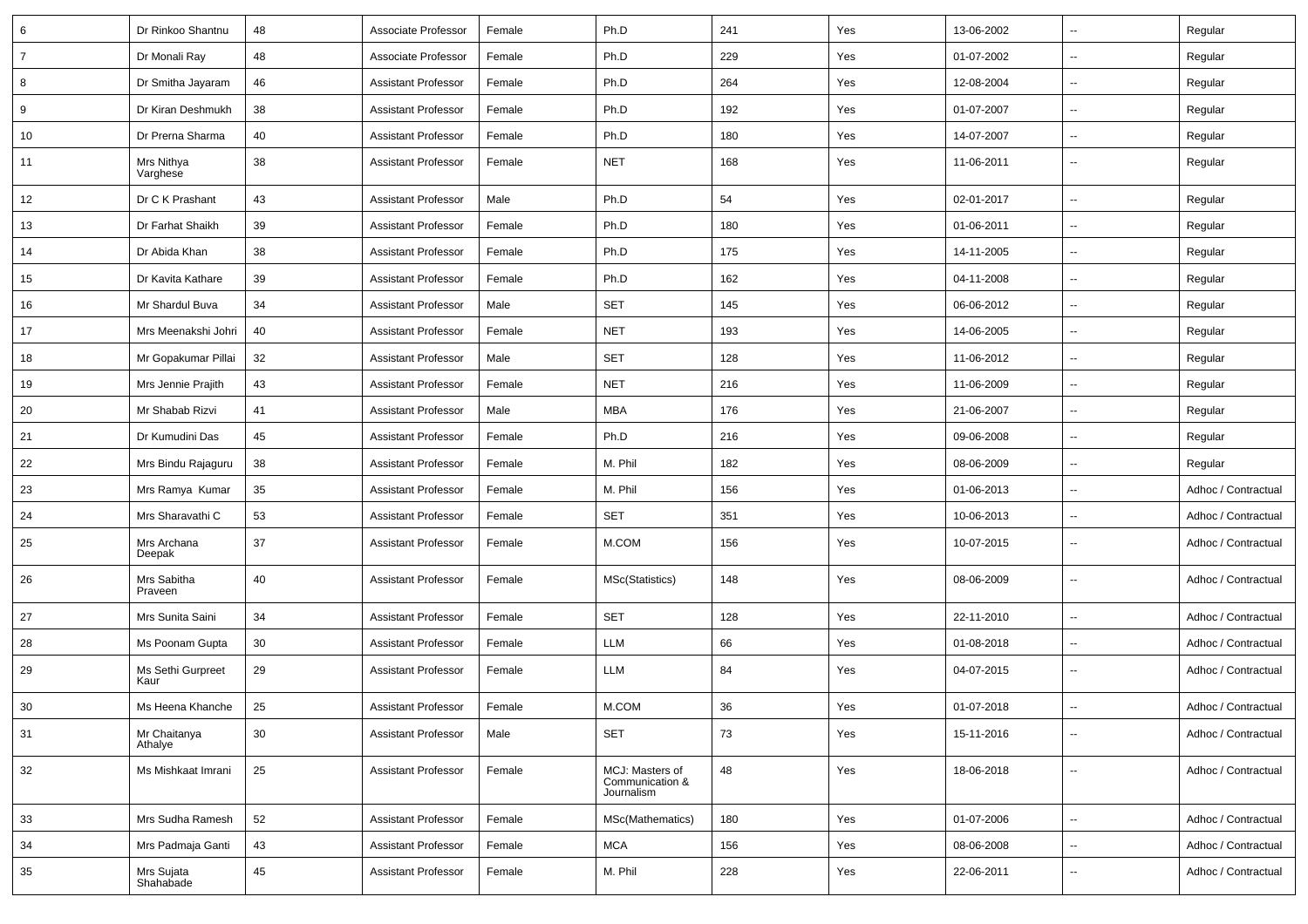| 36 | Mrs Shubhangi<br>Pawar          | 41 | <b>Assistant Professor</b> | Female | <b>MCA</b>                                       | 144 | Yes | 22-06-2011 |                          | Adhoc / Contractual |
|----|---------------------------------|----|----------------------------|--------|--------------------------------------------------|-----|-----|------------|--------------------------|---------------------|
| 37 | Ms Akshata Narkar               | 28 | <b>Assistant Professor</b> | Female | MCJ: Masters of<br>Communication &<br>Journalism | 36  | Yes | 18-06-2018 | --                       | Adhoc / Contractual |
| 38 | Mrs Anju Somani                 | 42 | Assistant Professor        | Female | <b>MCA</b>                                       | 206 | Yes | 09-07-2010 | $\overline{\phantom{a}}$ | Adhoc / Contractual |
| 39 | Mrs Varsha<br>Chatuphale        | 33 | <b>Assistant Professor</b> | Female | <b>MCA</b>                                       | 104 | Yes | 25-11-2013 | --                       | Adhoc / Contractual |
| 40 | Mrs Prajakta Kane               | 30 | <b>Assistant Professor</b> | Female | M.Sc.                                            | 120 | Yes | 18-06-2018 | $\overline{\phantom{a}}$ | Adhoc / Contractual |
| 41 | Mrs Dhanya Vinish               | 38 | Assistant Professor        | Female | MSc(IT)                                          | 192 | Yes | 05-08-2006 | $\overline{\phantom{a}}$ | Adhoc / Contractual |
| 42 | Ms Jabeen Zuzer<br>Masum        | 27 | Associate Professor        | Female | MSc(IT)                                          | 60  | Yes | 13-06-2016 | --                       | Adhoc / Contractual |
| 43 | Mrs E Juliet Esther             | 41 | <b>Assistant Professor</b> | Female | M. Phil                                          | 180 | Yes | 08-06-2009 | $\overline{\phantom{a}}$ | Adhoc / Contractual |
| 44 | Ms Sadaf Shaikh                 | 32 | <b>Assistant Professor</b> | Female | <b>MCA</b>                                       | 72  | Yes | 11-06-2016 | $\overline{\phantom{a}}$ | Adhoc / Contractual |
| 45 | Ms Thottumkara<br>Aswathi       | 27 | <b>Assistant Professor</b> | Female | M.Sc.(Microbiology)                              | 60  | Yes | 01-07-2016 | --                       | Adhoc / Contractual |
| 46 | Ms Suprita Rao                  | 30 | <b>Assistant Professor</b> | Female | M.Sc.(Microbiology)                              | 72  | Yes | 01-07-2016 | --                       | Adhoc / Contractual |
| 47 | Ms Bapat Prajakta               | 29 | <b>Assistant Professor</b> | Female | <b>SET</b>                                       | 107 | Yes | 03-11-2014 | --                       | Adhoc / Contractual |
| 48 | Ms Bhavana Parab                | 36 | <b>Assistant Professor</b> | Female | M. Phil                                          | 180 | Yes | 14-07-2008 | --                       | Adhoc / Contractual |
| 49 | Dr Navami Dayal                 | 32 | Assistant Professor        | Female | Ph.D                                             | 60  | Yes | 05-12-2016 | $\overline{\phantom{a}}$ | Adhoc / Contractual |
| 50 | Mr Kuldeep Prabhu               | 35 | <b>Assistant Professor</b> | Male   | MSc(IT)                                          | 144 | Yes | 07-06-2010 | $\overline{\phantom{a}}$ | Adhoc / Contractual |
| 51 | Mr Sanjay<br>Munnavalli         | 41 | Other                      | Male   | Ph.D                                             | 210 | Yes | 01-01-2007 | $\overline{\phantom{a}}$ | Regular             |
| 52 | Mrs Srividya TV                 | 40 | <b>Assistant Professor</b> | Female | M.Sc.                                            | 175 | Yes | 20-11-2006 | $\overline{\phantom{a}}$ | Adhoc / Contractual |
| 53 | Mrs Solly Zachariah             | 41 | <b>Assistant Professor</b> | Female | MSc(Mathematics)                                 | 198 | Yes | 11-06-2007 | $\overline{\phantom{a}}$ | Adhoc / Contractual |
| 54 | Dr Remya<br>Varadarajan         | 40 | <b>Assistant Professor</b> | Female | Ph.D                                             | 84  | Yes | 09-06-2014 | $\overline{\phantom{a}}$ | Regular             |
| 55 | Ms Suparna Deepak               | 35 | Assistant Professor        | Female | <b>NET</b>                                       | 140 | Yes | 05-06-2017 | $\overline{\phantom{a}}$ | Adhoc / Contractual |
| 56 | Mrs Jyoti Kadam                 | 44 | Assistant Professor        | Female | M.Sc.(Microbiology)                              | 204 | Yes | 08-06-2009 | $\overline{\phantom{a}}$ | Regular             |
| 57 | Ms Kaynath Sayyed               | 26 | <b>Assistant Professor</b> | Female | M.Sc(Phy)                                        | 25  | Yes | 04-07-2019 | $\overline{\phantom{a}}$ | Adhoc / Contractual |
| 58 | Miss Sanjana<br>Ramesh Bhangale | 27 | <b>Assistant Professor</b> | Female | <b>NET</b>                                       | 54  | Yes | 02-12-2019 | $\overline{\phantom{a}}$ | Adhoc / Contractual |
| 59 | Omkar Hari<br>Sherkhane         | 30 | <b>Assistant Professor</b> | Male   | M.Sc.                                            | 116 | Yes | 05-06-2019 | $\overline{\phantom{a}}$ | Adhoc / Contractual |
| 60 | Jagruti Yashwant<br>Karale      | 27 | <b>Assistant Professor</b> | Female | <b>MCA</b>                                       | 32  | Yes | 15-11-2019 | $\overline{\phantom{a}}$ | Adhoc / Contractual |
| 61 | Agnas Vidya<br>Michael          | 34 | <b>Assistant Professor</b> | Female | M.E.                                             | 99  | Yes | 06-12-2018 | $\overline{\phantom{a}}$ | Adhoc / Contractual |
| 62 | Nisha Subhash<br>Yadav          | 31 | <b>Assistant Professor</b> | Female | M.Sc.                                            | 96  | Yes | 15-11-2019 | $\overline{\phantom{a}}$ | Adhoc / Contractual |
| 63 | Mrs Priyanka Sahu               | 25 | <b>Assistant Professor</b> | Female | M.COM                                            | 33  | Yes | 01-12-2020 | $\overline{\phantom{a}}$ | Adhoc / Contractual |